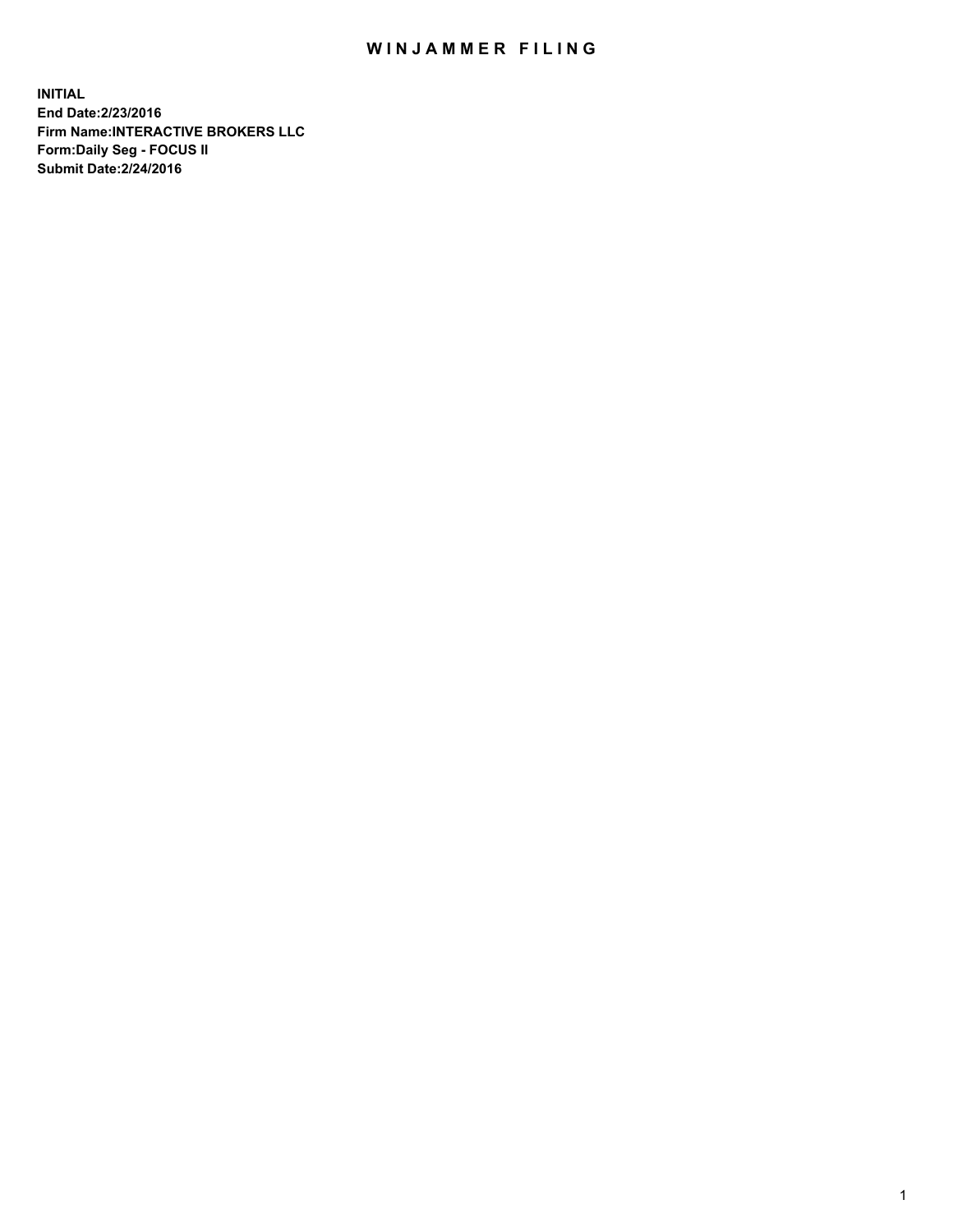## **INITIAL End Date:2/23/2016 Firm Name:INTERACTIVE BROKERS LLC Form:Daily Seg - FOCUS II Submit Date:2/24/2016 Daily Segregation - Cover Page**

| Name of Company<br><b>Contact Name</b><br><b>Contact Phone Number</b><br><b>Contact Email Address</b>                                                                                                                                                                                                                          | <b>INTERACTIVE BROKERS LLC</b><br><b>Alex Parker</b><br>203-618-7738<br>aparker@interactivebrokers.com |
|--------------------------------------------------------------------------------------------------------------------------------------------------------------------------------------------------------------------------------------------------------------------------------------------------------------------------------|--------------------------------------------------------------------------------------------------------|
| FCM's Customer Segregated Funds Residual Interest Target (choose one):<br>a. Minimum dollar amount: ; or<br>b. Minimum percentage of customer segregated funds required:% ; or<br>c. Dollar amount range between: and; or<br>d. Percentage range of customer segregated funds required between:% and%.                         | <u>0</u><br>155,000,000 245,000,000<br><u>00</u>                                                       |
| FCM's Customer Secured Amount Funds Residual Interest Target (choose one):<br>a. Minimum dollar amount: ; or<br>b. Minimum percentage of customer secured funds required:% ; or<br>c. Dollar amount range between: and; or<br>d. Percentage range of customer secured funds required between: % and %.                         | <u>0</u><br>80,000,000 120,000,000<br>0 <sub>0</sub>                                                   |
| FCM's Cleared Swaps Customer Collateral Residual Interest Target (choose one):<br>a. Minimum dollar amount: ; or<br>b. Minimum percentage of cleared swaps customer collateral required:% ; or<br>c. Dollar amount range between: and; or<br>d. Percentage range of cleared swaps customer collateral required between:% and%. | <u>0</u><br>0 <sub>0</sub><br>0 <sub>0</sub>                                                           |

Attach supporting documents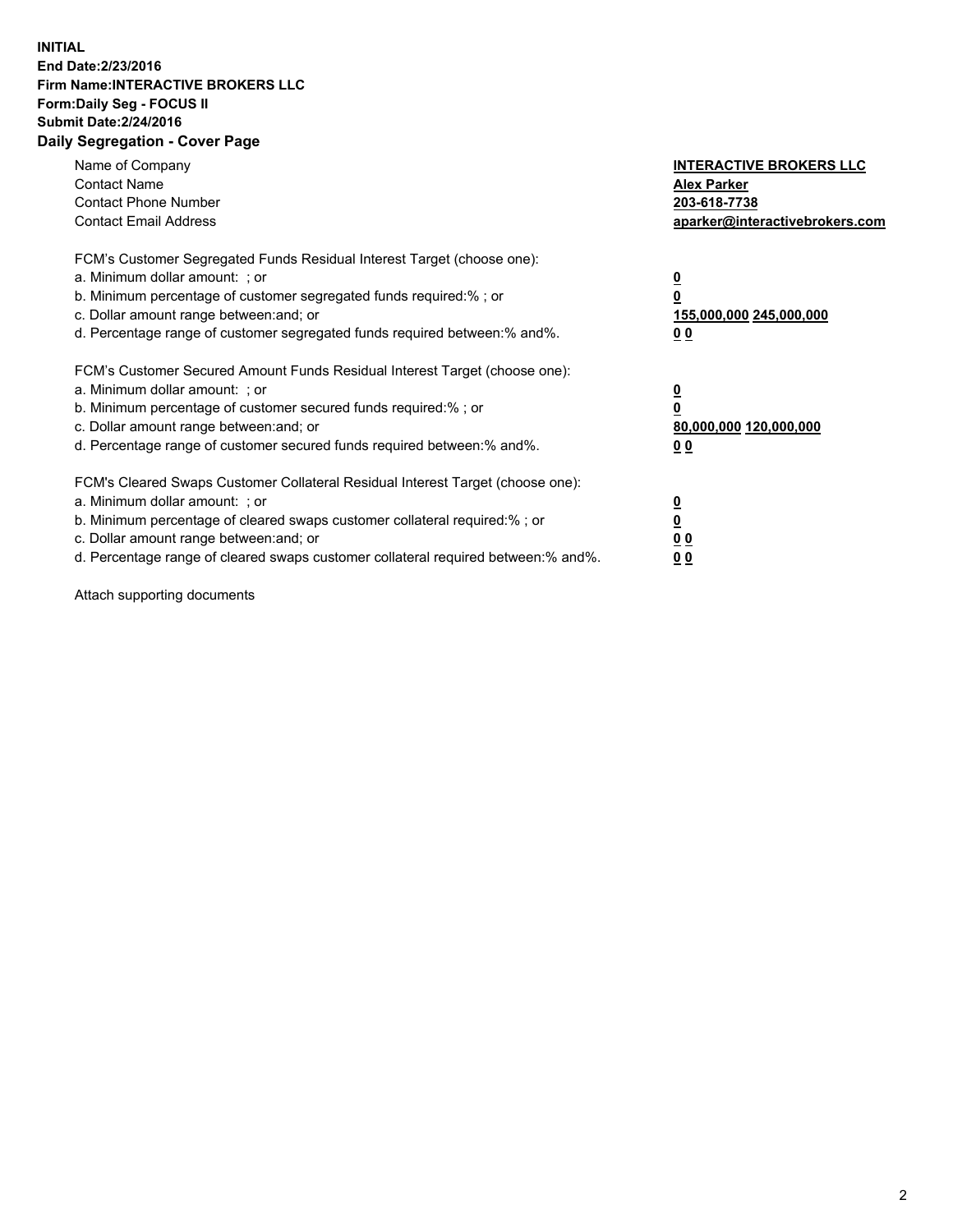## **INITIAL End Date:2/23/2016 Firm Name:INTERACTIVE BROKERS LLC Form:Daily Seg - FOCUS II Submit Date:2/24/2016 Daily Segregation - Secured Amounts**

|     | Dany Ocgregation - Oceanea Amounts                                                          |                                   |
|-----|---------------------------------------------------------------------------------------------|-----------------------------------|
|     | Foreign Futures and Foreign Options Secured Amounts                                         |                                   |
|     | Amount required to be set aside pursuant to law, rule or regulation of a foreign            | $0$ [7305]                        |
|     | government or a rule of a self-regulatory organization authorized thereunder                |                                   |
| 1.  | Net ledger balance - Foreign Futures and Foreign Option Trading - All Customers             |                                   |
|     | A. Cash                                                                                     | 303,290,719 [7315]                |
|     | B. Securities (at market)                                                                   | $0$ [7317]                        |
| 2.  |                                                                                             |                                   |
|     | Net unrealized profit (loss) in open futures contracts traded on a foreign board of trade   | -10,014,395 [7325]                |
| 3.  | Exchange traded options                                                                     |                                   |
|     | a. Market value of open option contracts purchased on a foreign board of trade              | 112,612 [7335]                    |
|     | b. Market value of open contracts granted (sold) on a foreign board of trade                | -172,209 [7337]                   |
| 4.  | Net equity (deficit) (add lines 1.2. and 3.)                                                | 293,216,727 [7345]                |
| 5.  | Account liquidating to a deficit and account with a debit balances - gross amount           | 59,622 [7351]                     |
|     | Less: amount offset by customer owned securities                                            | 0 [7352] 59,622 [7354]            |
| 6.  | Amount required to be set aside as the secured amount - Net Liquidating Equity              | 293,276,349 [7355]                |
|     | Method (add lines 4 and 5)                                                                  |                                   |
| 7.  | Greater of amount required to be set aside pursuant to foreign jurisdiction (above) or line | 293,276,349 [7360]                |
|     | 6.                                                                                          |                                   |
|     | FUNDS DEPOSITED IN SEPARATE REGULATION 30.7 ACCOUNTS                                        |                                   |
| 1.  | Cash in banks                                                                               |                                   |
|     | A. Banks located in the United States                                                       |                                   |
|     |                                                                                             | <b>500,149</b> [7500]             |
| 2.  | B. Other banks qualified under Regulation 30.7                                              | 0 [7520] 500,149 [7530]           |
|     | <b>Securities</b>                                                                           |                                   |
|     | A. In safekeeping with banks located in the United States                                   | 355,572,230 [7540]                |
|     | B. In safekeeping with other banks qualified under Regulation 30.7                          | 0 [7560] 355,572,230 [7570]       |
| 3.  | Equities with registered futures commission merchants                                       |                                   |
|     | A. Cash                                                                                     | $0$ [7580]                        |
|     | <b>B.</b> Securities                                                                        | $0$ [7590]                        |
|     | C. Unrealized gain (loss) on open futures contracts                                         | $0$ [7600]                        |
|     | D. Value of long option contracts                                                           | $0$ [7610]                        |
|     | E. Value of short option contracts                                                          | 0 [7615] 0 [7620]                 |
| 4.  | Amounts held by clearing organizations of foreign boards of trade                           |                                   |
|     | A. Cash                                                                                     | $0$ [7640]                        |
|     | <b>B.</b> Securities                                                                        | $0$ [7650]                        |
|     | C. Amount due to (from) clearing organization - daily variation                             | $0$ [7660]                        |
|     | D. Value of long option contracts                                                           | $0$ [7670]                        |
|     | E. Value of short option contracts                                                          | 0 [7675] 0 [7680]                 |
| 5.  | Amounts held by members of foreign boards of trade                                          |                                   |
|     | A. Cash                                                                                     | 62,632,773 [7700]                 |
|     | <b>B.</b> Securities                                                                        | $0$ [7710]                        |
|     | C. Unrealized gain (loss) on open futures contracts                                         | -1,348,178 [7720]                 |
|     | D. Value of long option contracts                                                           | 112,613 [7730]                    |
|     |                                                                                             |                                   |
|     | E. Value of short option contracts                                                          | -172,212 [7735] 61,224,996 [7740] |
| 6.  | Amounts with other depositories designated by a foreign board of trade                      | $0$ [7760]                        |
| 7.  | Segregated funds on hand                                                                    | $0$ [7765]                        |
| 8.  | Total funds in separate section 30.7 accounts                                               | 417,297,375 [7770]                |
| 9.  | Excess (deficiency) Set Aside for Secured Amount (subtract line 7 Secured Statement         | 124,021,026 [7380]                |
|     | Page 1 from Line 8)                                                                         |                                   |
| 10. | Management Target Amount for Excess funds in separate section 30.7 accounts                 | 80,000,000 [7780]                 |
| 11. | Excess (deficiency) funds in separate 30.7 accounts over (under) Management Target          | 44,021,026 [7785]                 |
|     |                                                                                             |                                   |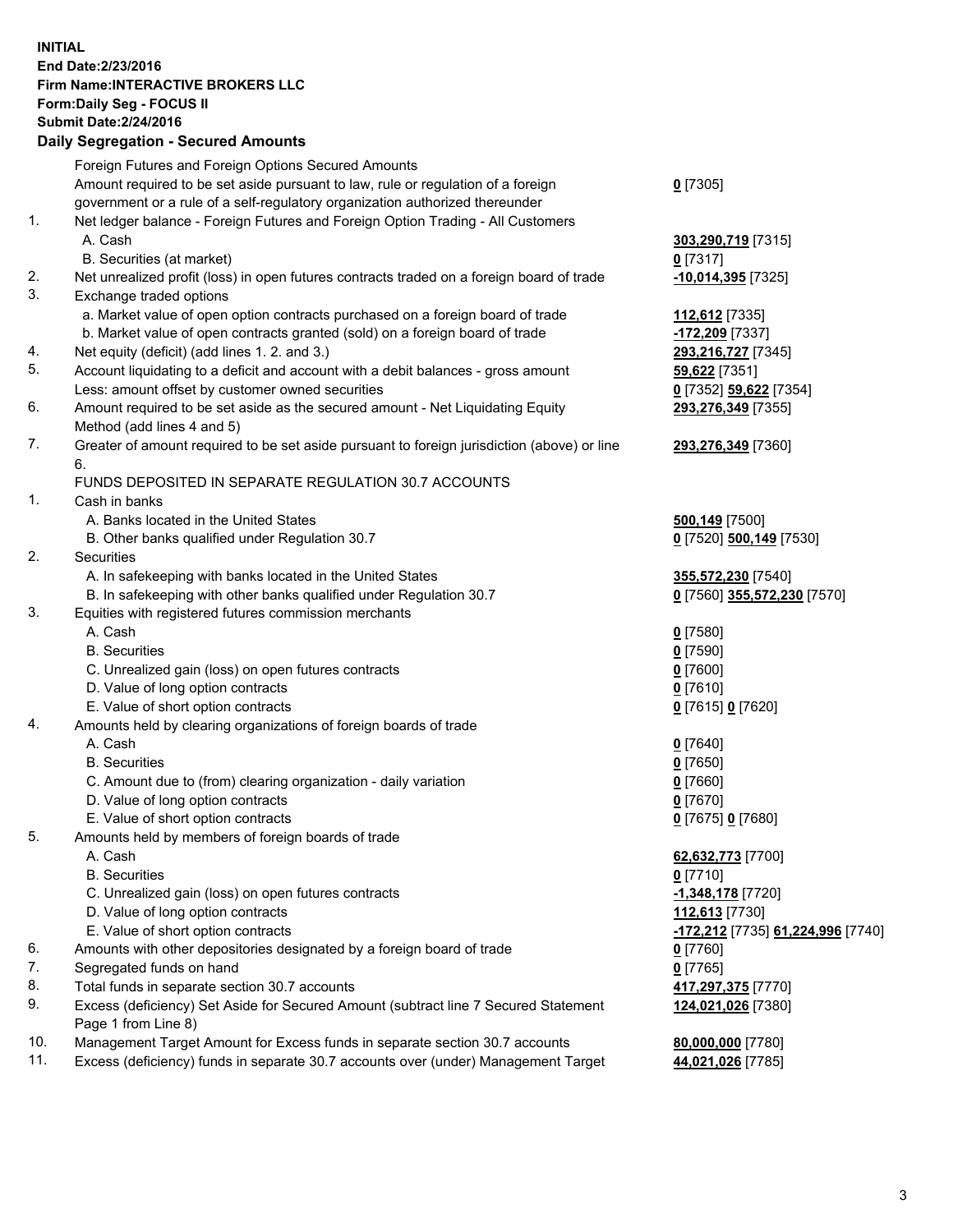**INITIAL End Date:2/23/2016 Firm Name:INTERACTIVE BROKERS LLC Form:Daily Seg - FOCUS II Submit Date:2/24/2016 Daily Segregation - Segregation Statement** SEGREGATION REQUIREMENTS(Section 4d(2) of the CEAct) 1. Net ledger balance A. Cash **2,665,907,346** [7010] B. Securities (at market) **0** [7020] 2. Net unrealized profit (loss) in open futures contracts traded on a contract market **-2,286,641** [7030] 3. Exchange traded options A. Add market value of open option contracts purchased on a contract market **118,692,471** [7032] B. Deduct market value of open option contracts granted (sold) on a contract market **-183,058,277** [7033] 4. Net equity (deficit) (add lines 1, 2 and 3) **2,599,254,899** [7040] 5. Accounts liquidating to a deficit and accounts with debit balances - gross amount **124,460** [7045] Less: amount offset by customer securities **0** [7047] **124,460** [7050] 6. Amount required to be segregated (add lines 4 and 5) **2,599,379,359** [7060] FUNDS IN SEGREGATED ACCOUNTS 7. Deposited in segregated funds bank accounts A. Cash **222,927,977** [7070] B. Securities representing investments of customers' funds (at market) **1,563,915,376** [7080] C. Securities held for particular customers or option customers in lieu of cash (at market) **0** [7090] 8. Margins on deposit with derivatives clearing organizations of contract markets A. Cash **36,206,418** [7100] B. Securities representing investments of customers' funds (at market) **1,036,696,633** [7110] C. Securities held for particular customers or option customers in lieu of cash (at market) **0** [7120] 9. Net settlement from (to) derivatives clearing organizations of contract markets **10,489,937** [7130] 10. Exchange traded options A. Value of open long option contracts **118,576,759** [7132] B. Value of open short option contracts **-182,942,149** [7133] 11. Net equities with other FCMs A. Net liquidating equity **0** [7140] B. Securities representing investments of customers' funds (at market) **0** [7160] C. Securities held for particular customers or option customers in lieu of cash (at market) **0** [7170] 12. Segregated funds on hand **0** [7150] 13. Total amount in segregation (add lines 7 through 12) **2,805,870,951** [7180] 14. Excess (deficiency) funds in segregation (subtract line 6 from line 13) **206,491,592** [7190] 15. Management Target Amount for Excess funds in segregation **155,000,000** [7194]

16. Excess (deficiency) funds in segregation over (under) Management Target Amount Excess

**51,491,592** [7198]